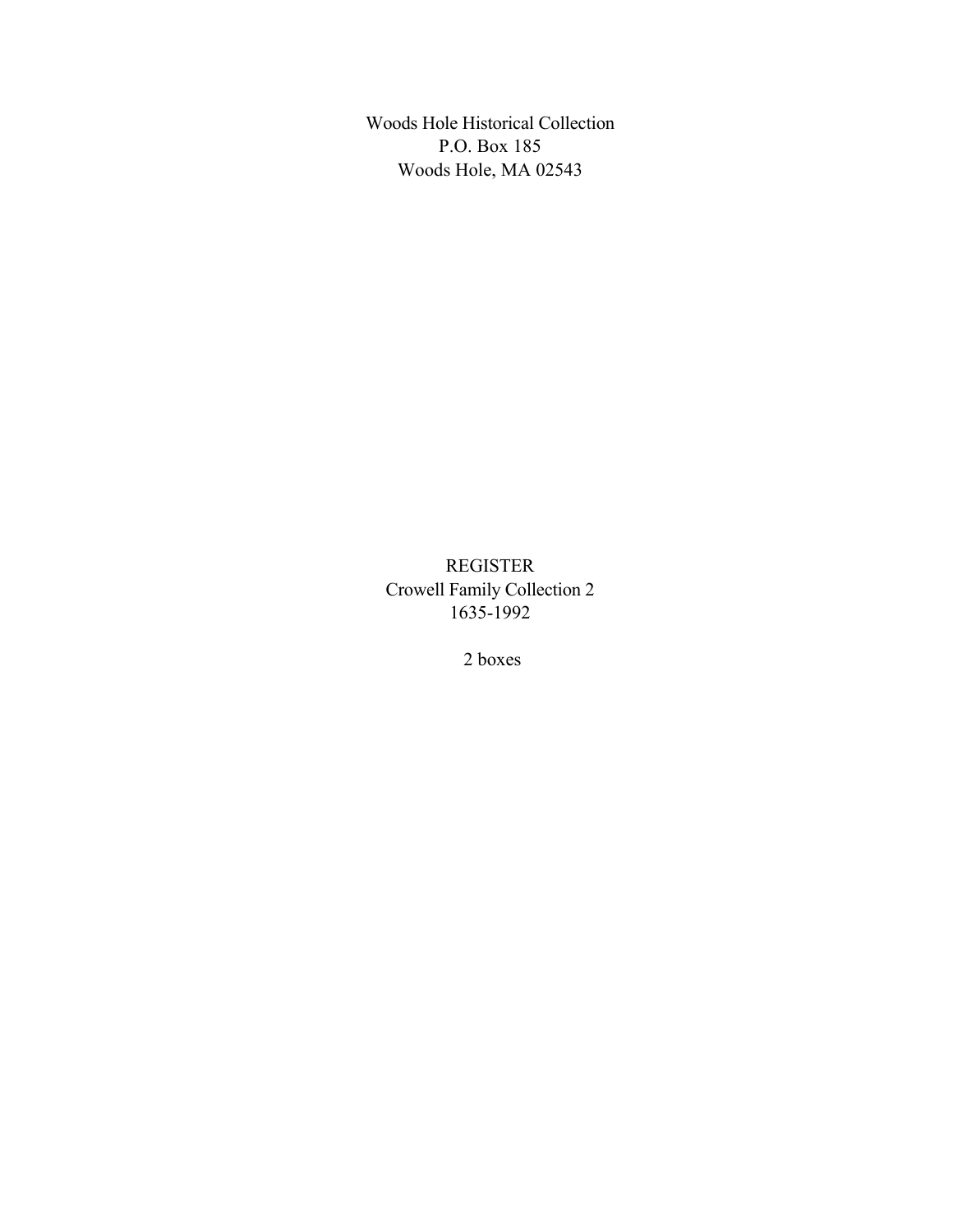# **Crowell Family Collection 2**

# **History/Biography**

This collection contains items from four generations of the Crowell family. A family descended from John Crowe who immigrated from England to Charlestown, Massachusetts in 1635. In January, 1639, the Old Colony Court granted John Crowe lands in a section of Yarmouth, Massachusetts which is now East Dennis.

The earliest item in this collection is from Captain Prince Sears Crowell, a member of the seventh generation descended from John Crowe. He was the son of David Crowell of East Dennis and his wife, Persis Sears. Captain Crowell was born on November 13, 1813 in East Dennis and died November 5, 1881 while still a resident of East Dennis. His death occurred in Boston, Massachusetts, where he traveled frequently on business. He married Polly Dillingham Foster July 26, 1835 in East Dennis. The couple had eight children: Persis Sears, Prince Freeman, David, Christopher Columbus, Azariah Foster, Emma Lauraetta, Edwin Dillingham, and Evelyn.

His was a Quaker family and as a youth Prince Sears attended the Quaker Seminary on Spring Hill in Sandwich, Massachusetts. When he became old enough to go to sea, Prince served as supercargo on sailing vessels of which his father was captain. As supercargo, Prince was in charge of the buying and selling of the ship's cargo. Prince eventually became captain of various vessels trading up and down the coast of the United States as well as England and Europe. His experience had taught him how to trade goods in foreign parts. The cargo of his ships was mostly cotton from southern United States ports.

Captain Crowell was bothered by transporting and trading cotton which was the result of the labor of slaves. Because of his Quaker upbringing, he did not believe in slavery. He had become an ardent abolitionist. When his shipping business took him to New Orleans, he was in danger since he was a contributor and subscriber to the Liberator, an antislavery magazine, and an acquaintance of many well known abolitionists.

When Methodism swept Cape Cod, the Captain's family joined the Red Top Methodist Church in Brewster. However when they found this church was not abolitionist, they left the Red Top Church to found a church in East Dennis. While the members of this church were against slavery, they would not allow a former slave to come speak in the church. The Captain, who did not agree with this decision, became upset and took his pew out of the church.

At the age of 33, Captain Crowell made a trading trip to the Far East. He left in February of 1846 and returned the following October. Raisins, tobacco and fish were some of the goods in his cargo. This was a very successful trip for the Captain. He did not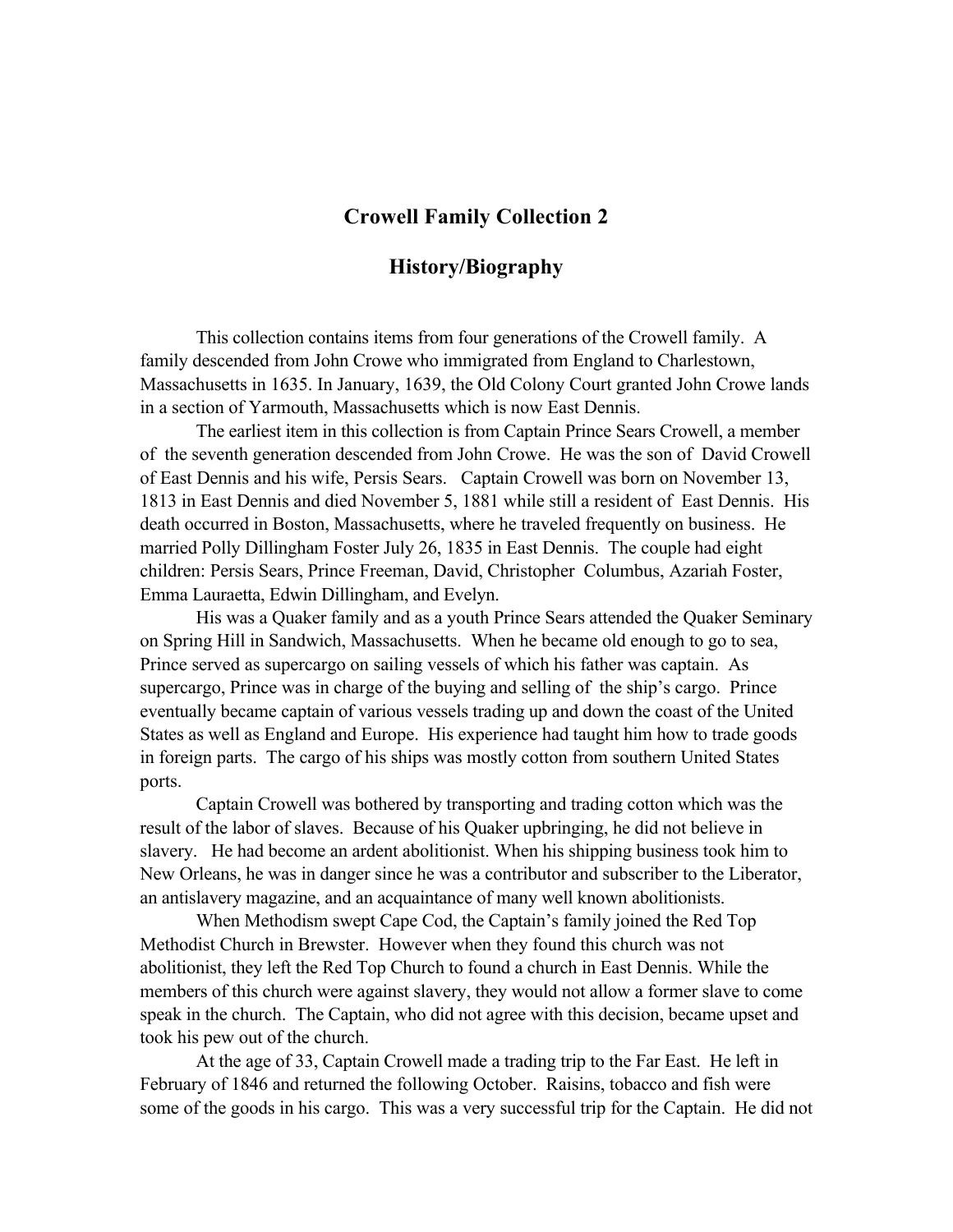go to sea again, but he continued his association with shipping by holding shares in or becoming the sole owner of many vessels. He also became one of the backers of the Shiverick Boatyard in Dennis.

After he left the sea, the Captain was involved in many ventures outside the shipping business. He started the first salt works in Boston. He was part owner and first president of the Pacific Guano Factory in Woods Hole, Massachusetts He was instrumental in starting the Old Colony Railroad. This railroad was needed to service the guano factory in Woods Hole, and the Captain was part owner and president. He was also president of the Bank of Cape Cod..

Captain Prince Sears Crowell's son, Azariah, was born June 21, 1846 in East Dennis, Massachusetts, and died June 8, 1918 in Woods Hole, Massachusetts. He was married twice. His first wife was Hannah D. F. Eldridge, whom he married November 21, 1867 in Falmouth, Massachusetts. Azariah and Hannah had three children: William Foster, Persis Addy, and Owen Eldridge. Hannah died December 17, 1872. On September 6, 1876, Azariah married Mercy Freeman Allen in Harwich. They had 6 children: Hannah Cecile, Azariah Foster, Mertie, Prince Sears, Elisha Allan, and Polly Lauraetta.

Azariah moved to Woods Hole in 1867 to work as chief chemist at the Pacific Guano Factory. His father was one of the founders of the company and its first president. Azariah held his position as chemist for more than 20 years. In 1874, in addition to his work at the factory, he began Woods Hole's first wholesale and retail fish market in partnership with Isaiah Spindell, a partnership which lasted until 1890. Azariah was also associated with the Bay and Woods Hole Weir companies, and the Net Fisherman's Association , of which he was treasurer. Along with Spindell, Crowell helped the U. S. Fish Commission, now the National Marine Fisheries Service, obtain land for its laboratory.

The son of Azariah, Prince Sears Crowell was born December 24, 1881 in Woods Hole, and died February 4, 1972 in that same village. He married Ethel Moody June 24, 1908 in Natick, Massachusetts. Prince and Ethel settled in Natick and had three children: Prince Sears, Jr., Persis, and Olive.

Before his marriage, Prince attended Brown University for one term and then spent two and a half terms at Massachusetts Institute of Technology. His field was industrial chemistry. When he left the university, he worked in the field of fabric dyeing. His first job was at the Farberfabriken von Eberfield Co., a well known German dyeing company, in Boston. He remained with the company until World War I, when it left the United States. He then went to work as a chemist with the Markin Chemical Company. In 1930, he left the Markin Co. and went to work for the Enterprise Dye Works and Finishing Co. of Woonsocket, R. I. He worked there as superintendent until his retirement in 1955.

In order to be closer to his work, Prince moved his family from Natick to Franklin, Massachusetts when he took the position with Enterprise. However, every summer was spent in Woods Hole, where Prince engaged in his passion for sailing and racing 18' Knockabouts. Upon his retirement, Prince and Ethel moved permanently to Woods Hole. Prince continued to sail and race, winning two National Knockabout Championships (1961, 1965).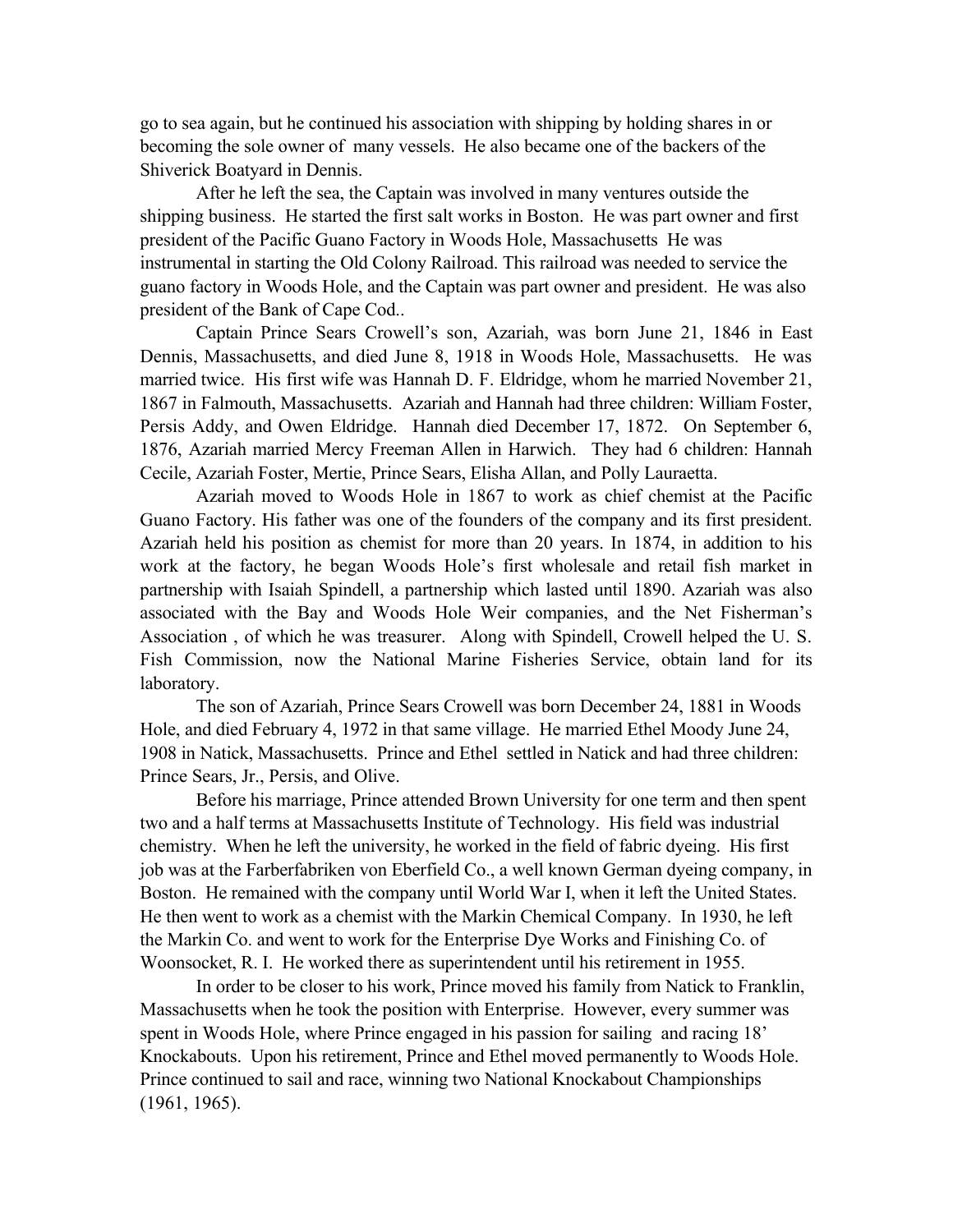Prince Sears Crowell, Jr. (Sears) was born May 2, 1909, in Natick Massachusetts, to Prince S. Crowell and Ethel Moody Crowell. He married Villa E. Bailey, July 2, 1938, and had three children: Persis Ann, Polly Foster, and Prince S. III. His death occurred on April 2, 2002.

After graduating from Dean Academy, Sears attended Bowdoin College (A. B. 1930) and Harvard University (M.A. 1931, Ph. D. 1935). He taught at Brooklyn College (1935) and Miami University in Oxford, Ohio (1936 – 48), before moving to Indiana University where he taught until retiring in 1979. He taught invertebrate zoology, his field of specialization.

Sears' interest in marine biology began in Woods Hole, where he summered with his family. He took classes at the Children's School of Science and as a teenager worked at the Marine Biological Laboratory collecting animals for researchers. Later, as a researcher from Indiana University, Sears spent summers in Woods Hole conducting his own research and teaching classes at MBL. When Emperor Hirohito of Japan visited the MBL in 1975, Sears was one of his host scientists because of their shared interest and expertise coelenterates.

Sears also had a life long interest in birds. His mother, Ethel, was a pioneer in birdbanding. Together they researched the displacement of terns by gulls on the islands of southern Massachusetts.

Another of Sears' passions, sailing, also began as a child in Woods Hole when his father bought him a catboat. For more than sixty years he raced an 18' Cape Cod Knockabout, winning numerous prizes. Sailing with his father, he was part of the crew that won the two National Knockabout Championships mentioned previously.

## **Crowell Family Collection 2**

## **Scope 1865 - 1979**

The Crowell Family Collection 2 contains legal documents, correspondence, photographs, and ephemera from four generations of Crowells. This is a diffuse collection given to the WHHC at various times by the family. The earliest item, which dates from March, 1865, is a business letter written by Captain Prince Sears Crowell (1831-1881) in his capacity as president of the Bank of Cape Cod. This is the only item from the first Crowell generation in the collection.

The second Crowell generation in the collection is represented by Azariah F Crowell (1846-1918). Most interesting is Azariah's ledger of his investments. Glued in the same ledger are newspaper solicitations seeking business investment opportunities. Accompanying these solicitations are handwritten duplicates of Azariah's responses promoting his chemical processes. Also of interest from Azariah are legal documents and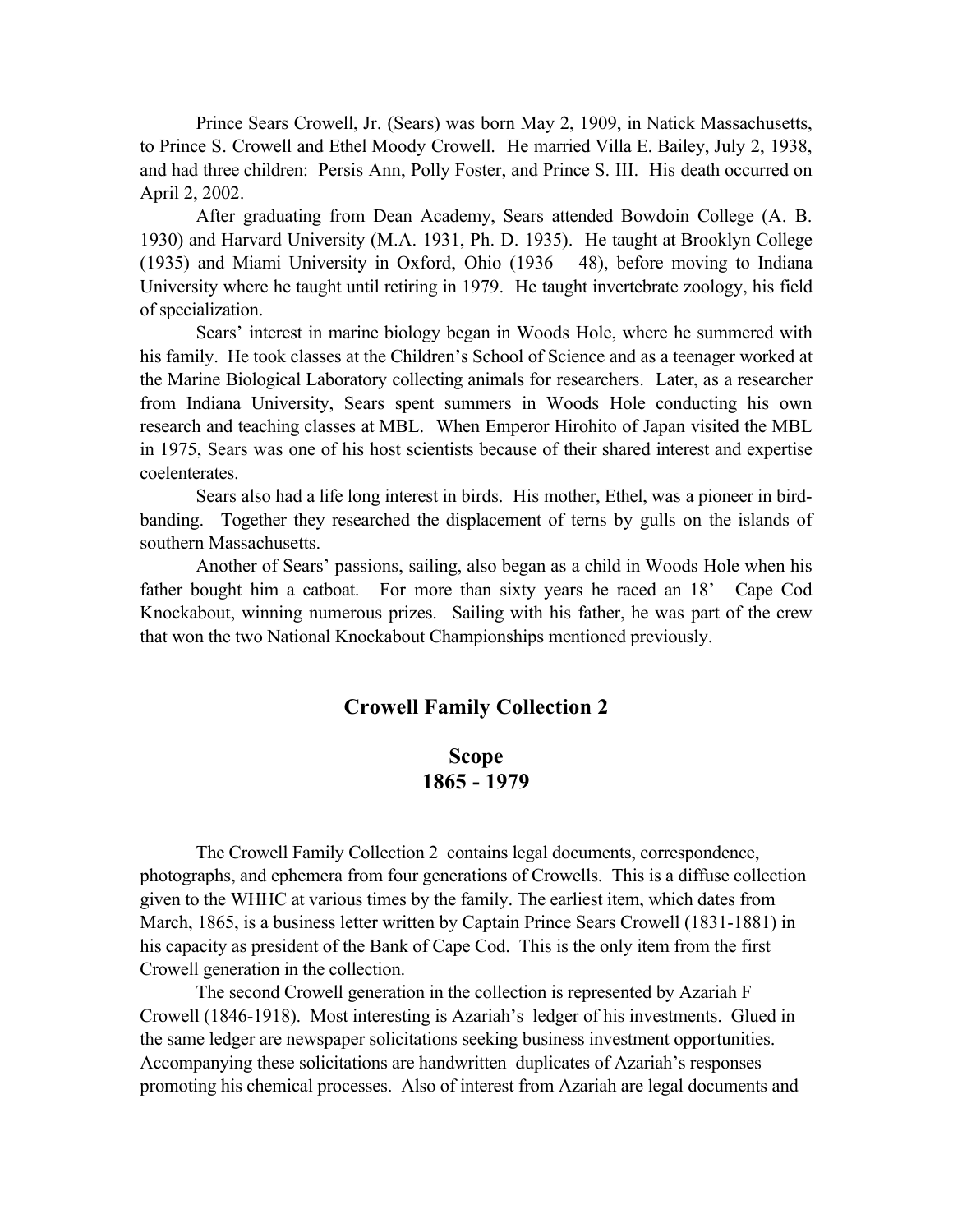correspondence regarding the settlement of his mother's and father's estates, correspondence between his siblings and children, as well as photographs of the same.

Prince Sears Crowell (1881-1972) represents the third Crowell generation in the collection. Charming picture post cards (1906) written by Prince to his younger sister, Ruth, are in the collection as well as a ledger and various papers (1908-1919) from Natick Associates, an investment club for which he served as secretary. The newspaper clipping, " Just Knockin' Around with an 89-year-old Prince" (1971) tells of Prince's love of sailing and the Knockabout as well as a bit of his life's story.

Prince Sears Crowell (1909-2002), known as Sears, is the fourth generation Crowell in the collection. Much of the ephemera from Sears is related to World War II (1940-1945): draft cards, mileage ration cards, war ration books, and fuel oil ration coupons. Several newspaper articles from 1975 describe Japanese Emperor Hirohito's visit to the Marine Biological Laboratory and his meeting with Dr. Sears Crowell, an Indiana University expert, to discuss hydroids.

This collection also contains booklets, magazines, and calendars. The booklets are related to Falmouth and Woods Hole and include Songs and Poems of Woods Hole and Good Old Summer Times at M. B. L. and Rhymes of Woods Hole Shores. The magazines include six issues of *Nature Magazine* from 1925 and 1926 and the November/ January, 1946 Issue of *Bird-Banding*. The latter contains an article on terns of the Weepecket Islands by Ethel M. Crowell and Sears Crowell. The Woods Hole Calendars, with photographs of village scenes and residents, are from 1974 to 1979.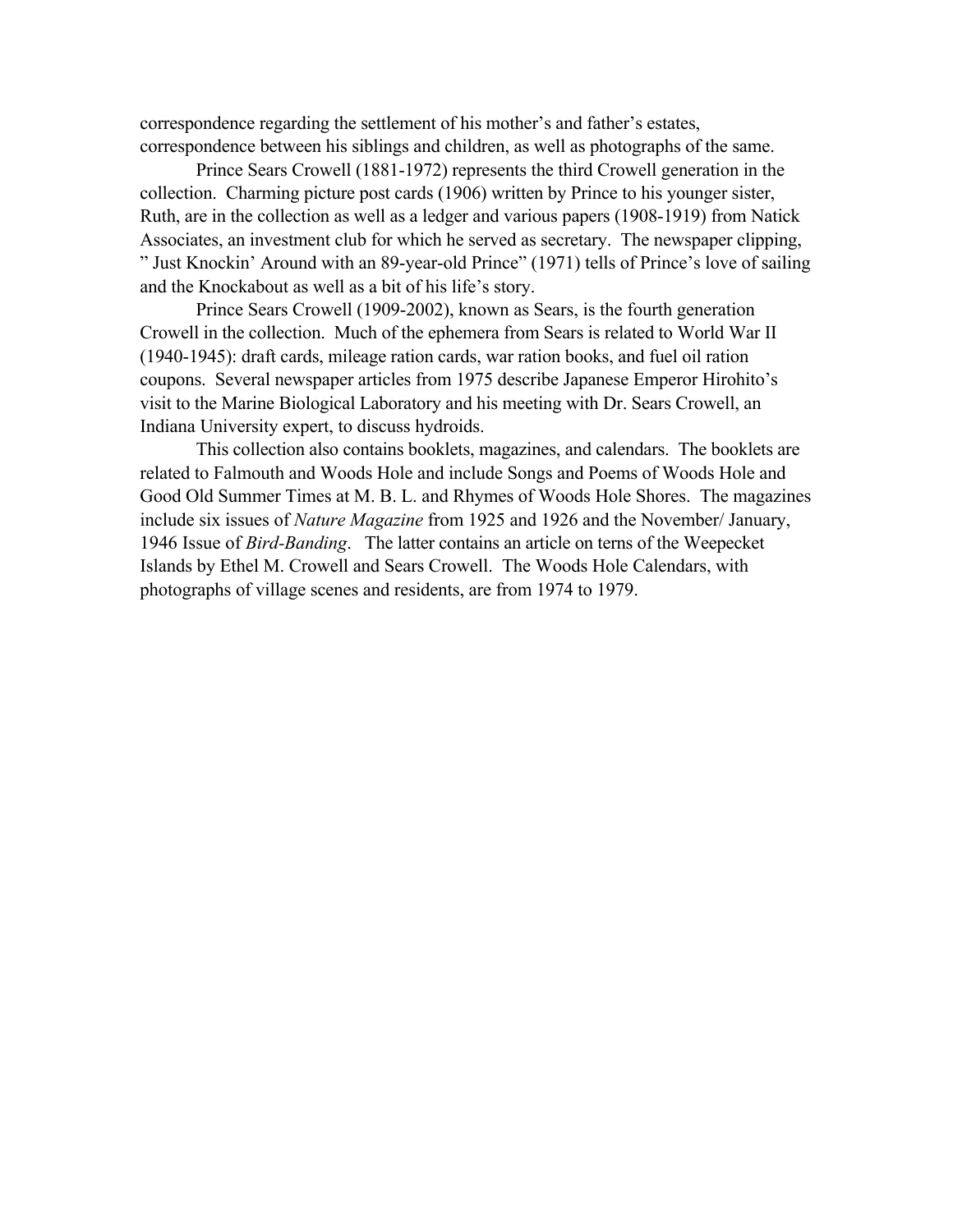# **Crowell Family Collection 2**

## **BOX 1**

- 1-1. Handwritten business letter: from Captain Prince Sears Crowell {1813-1881) on Bank of Cape Cod stationary, March 15, 1865.
- 1-2. Ledger: lists of investments by Azariah F. Crowell as well as handwritten copies of business letters promoting his chemical processes, November, 1909 – October, 1910.
- 1-3. Estate, legal documents, and related letters of Azariah Crowell:
	- a. Guardian's Petition: Azariah Crowell's petition to the probate court for license to sell real estate (Lot 2, Buzzards Bay Heights), n.d. (marked 1870s).
	- b. Five original handwritten letters to Azariah Crowell from Christopher Crowell pertaining to the settlement of his father's (Capt. Prince S. Crowell) estate, 1881-1885.
	- c. Letter of Guardianship: Application for guardianship of William F. and Persis A. Crowell by Azariah Crowell, August 11, 1885.
	- d. Handwritten lease: Lease of house at 5 School Street by Azariah Crowell to S. F. Emmons, 1889.
	- e. Application for life insurance: Azariah Crowell's application to The Bay State Beneficiary Association, May, 1894.
	- f. Executors' account for the estate of his mother, Polly D. Crowell (1811- 1897) January, 1899 – May, 1900.
	- g. Typed letter: C. C. Crowell, Jr. to Azariah Crowell regarding the settlement of the estate of C. C. Crowell, Sr., May 1, 1911.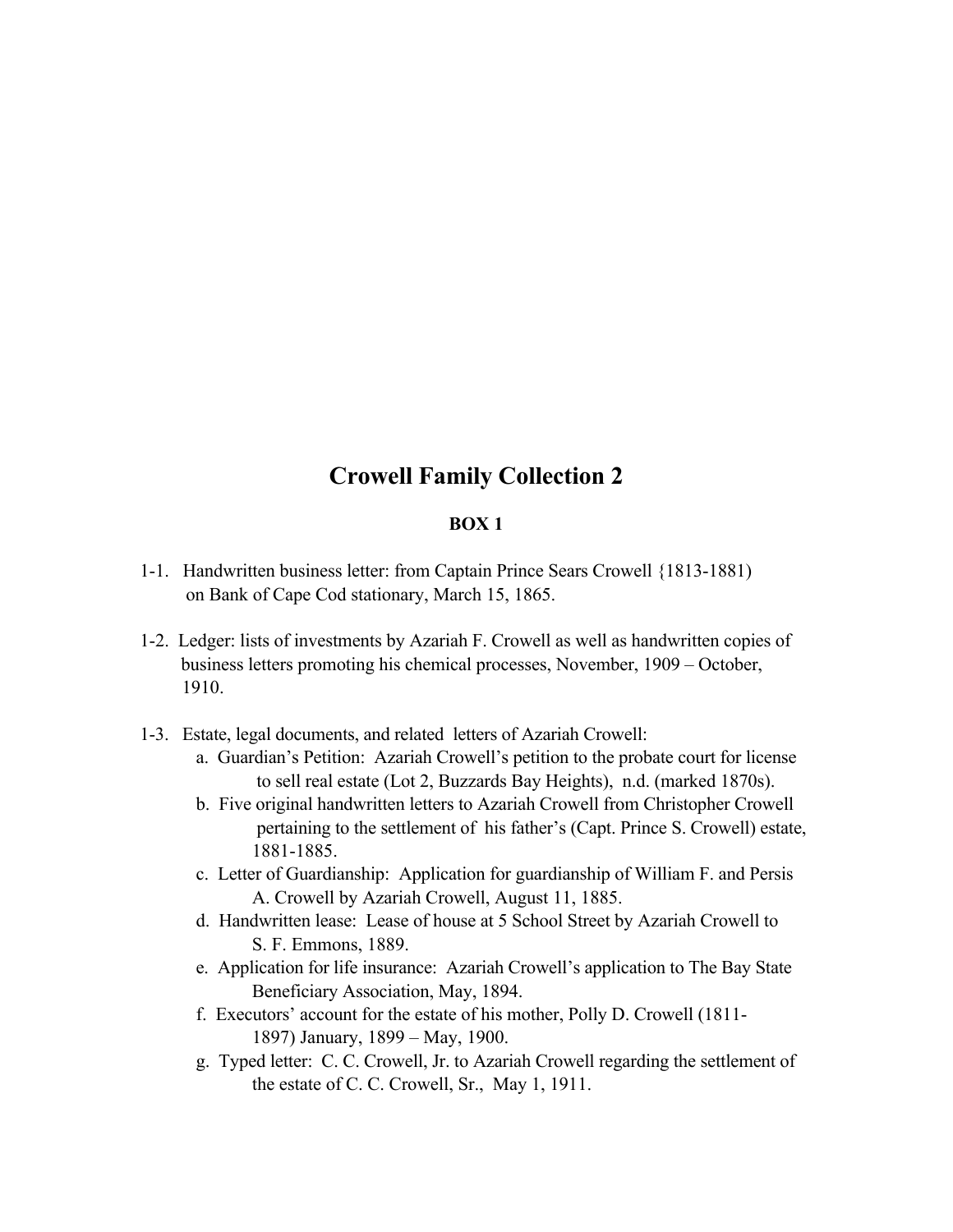- 1-4. Crowell Family Photographs: circa 1900 1960.
- 1-5. Personal Correspondence: handwritten letters of the Azariah Crowell family, 1891 – 1931.
- 1-6. Azariah Crowell Ephemera:
	- a. Receipt from the American Button-Hole, Overseaming, & Sewing Machine Co., May 21, 1878.
	- b. Membership certificate of Azariah Crowell for the American Association for the Advancement of Science, August, 1881.
	- c. Receipt from Rowell & Lawrence Dairy, November1, 1890.
- 1-7. Typed note: speculates on the source of water for the Azariah Crowell house (5 School St.). n.d.
- 1-8. Post Cards: Series of post cards from Prince Sears Crowell (1881-1972) to his sister, Ruth. 1906.
- 1-9. Natick Associates: *Prince S. Crowell (1881-1972) served as secretary of this investment club.*
	- a. Ledger: Articles of Association, minutes, and treasurer's reports of Natick Ass. April, 17, 1908 – February 8, 1917.
	- b. Folder of Natick Associates minutes, treasurer's reports, and clippings. 1918-1919.
- 1-10. Pencil Sketch: sketch of Prince Sears Crowell house on Bar Neck Road.
- 1-11. Newsclippings:
	- a. "Just Knockin' Around with an 89-year-old Prince" , *Sport Guide,* September 5, 1971.
	- b. "Their Friends Are Too Many To Name, But All Are Invited To Open House", !958.
- 1-12. Sears Crowell (1909-2002) Family Ephemera:
	- a. Handwritten and typed note cards of Ethel Crowell: records of common and roseate tern annual counts, 1925-1949.
	- b. Train Ephemera: ticket, ticket envelopes, ticket agent correspondence. 1943.
	- c. World War II Ephemera: Draft Cards, 1940-1944; Mileage Ration Records, 1944; War Ration Books 1,2,&3; Fuel Oil Ration Coupons 1943, 1945.
	- d. Wedding Invitation: wedding of Olive Crowell and Carleton Beverly, June 14, 1941.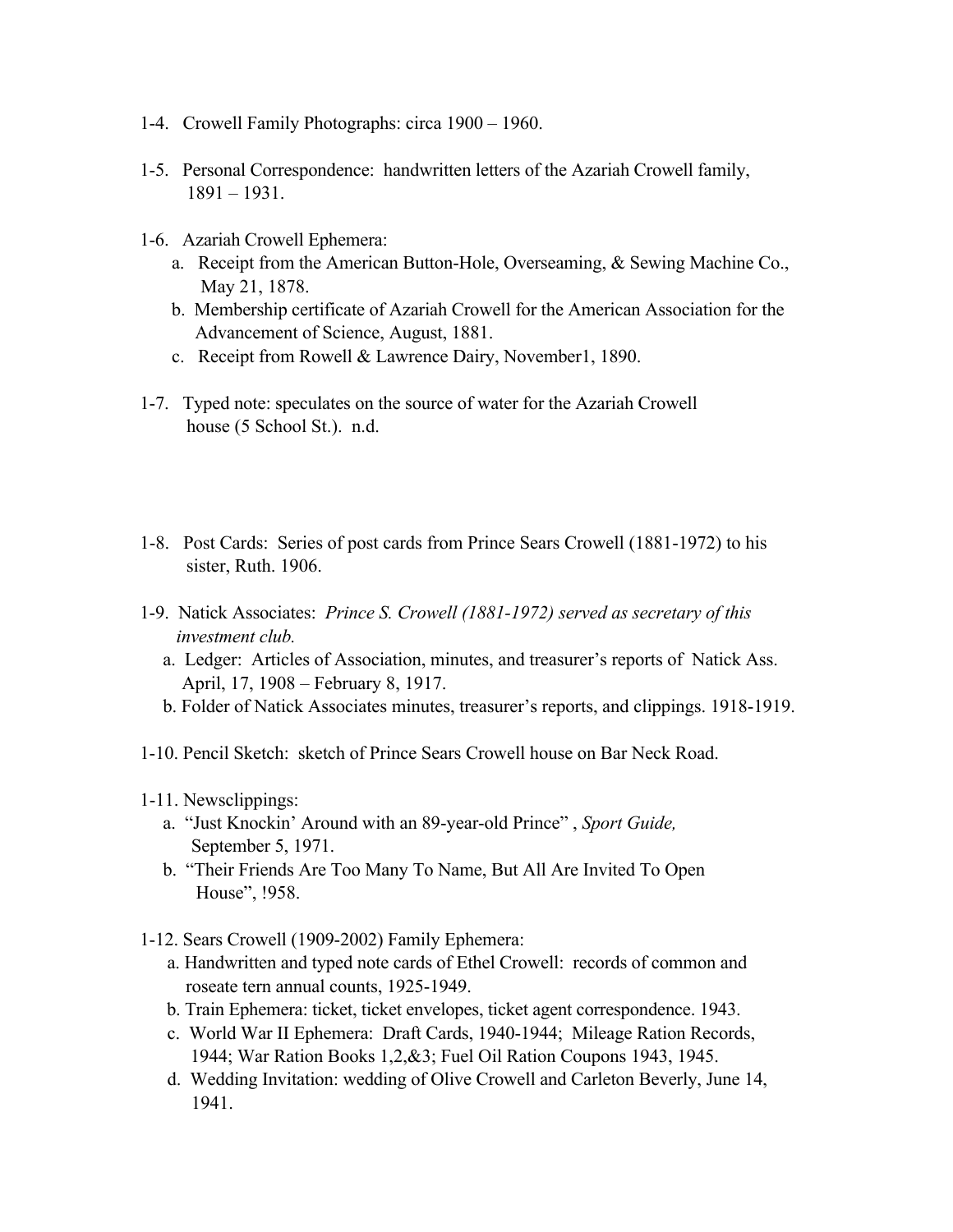- e. Sales receipt: from S. G. Panis for 1 seagull pin, November 12, 1964.
- f. Handwritten note cards of Sears Crowell: notes for his guided tour of Woods Hole, n.d.
- 1-13. Sears Crowell Newsclippings (1969-2002):
	- a. Clipping and Photo: "Rotary Hears Prof. Crowell", *Courier-Tribune*, Bloomington, Ind., September 17, 1969.
	- b. Clipping: "A gift for the emperor of Japan his very own Keratosum complexum", *The Boston Globe*, October 3, 1975.
	- c. Clipping and photo: "Hirohito Is Given A Scientific Treat on Cape Cod Visit", *The New York Times*, October 5, 1975.
	- d. Clipping: "Galleries In Bradley House Named In Honor of Donors", *Falmouth Enterprise,* March 1, 1976.
- 1-14. Sears Crowell Correspondence
	- a. Handwritten letter: request from WHHC to Sears requesting tape of Prince Sears Crowell's oral reminiscences, October 3, 1977.
	- b. Handwritten note: Sears reply to WHHC, October 13, 1977.
- 1-15. Correspondence with His Majesty's Biological Laboratory (Emperor Hirohito):
	- a. Original typed note: note which accompanied the presentation of the book, The Hydroids of Sagami Bay by Emperor Hirohito, to Sears Crowell, September, 1988.
	- b. Copy of typed note: Thank you note by Sears to His Majesty's Biological Laboratory, November 8, 1988.
- 1-16. Photographs of Sears Crowell House, Albatross St:
	- a. Original typed note: Description of the house's new roof, n.d.
	- b. Photograph (8.5 x 11 inches): Front view of new roof, n.d.
	- c. Photograph (8.5 x 11 inches): Front entry way showing detail of new roof, n.d.
	- d. Photographs (4 x 6 inches): 12 views of new roof showing different angels and details, n.d.
- 1-17. Sears Crowell Handwritten Journal: Crowell's notes about his cancer diagnosis and treatment, n.d.
- 1-18. Memorial Service Booklets:
	- a. Prince Sears Crowell, Jr., August 12, 2002.
	- b. Henry F. "Chick" Mixter, Jr., August 17, 2002.
- 1-19. Genealogy: Crowell Family 1635 1992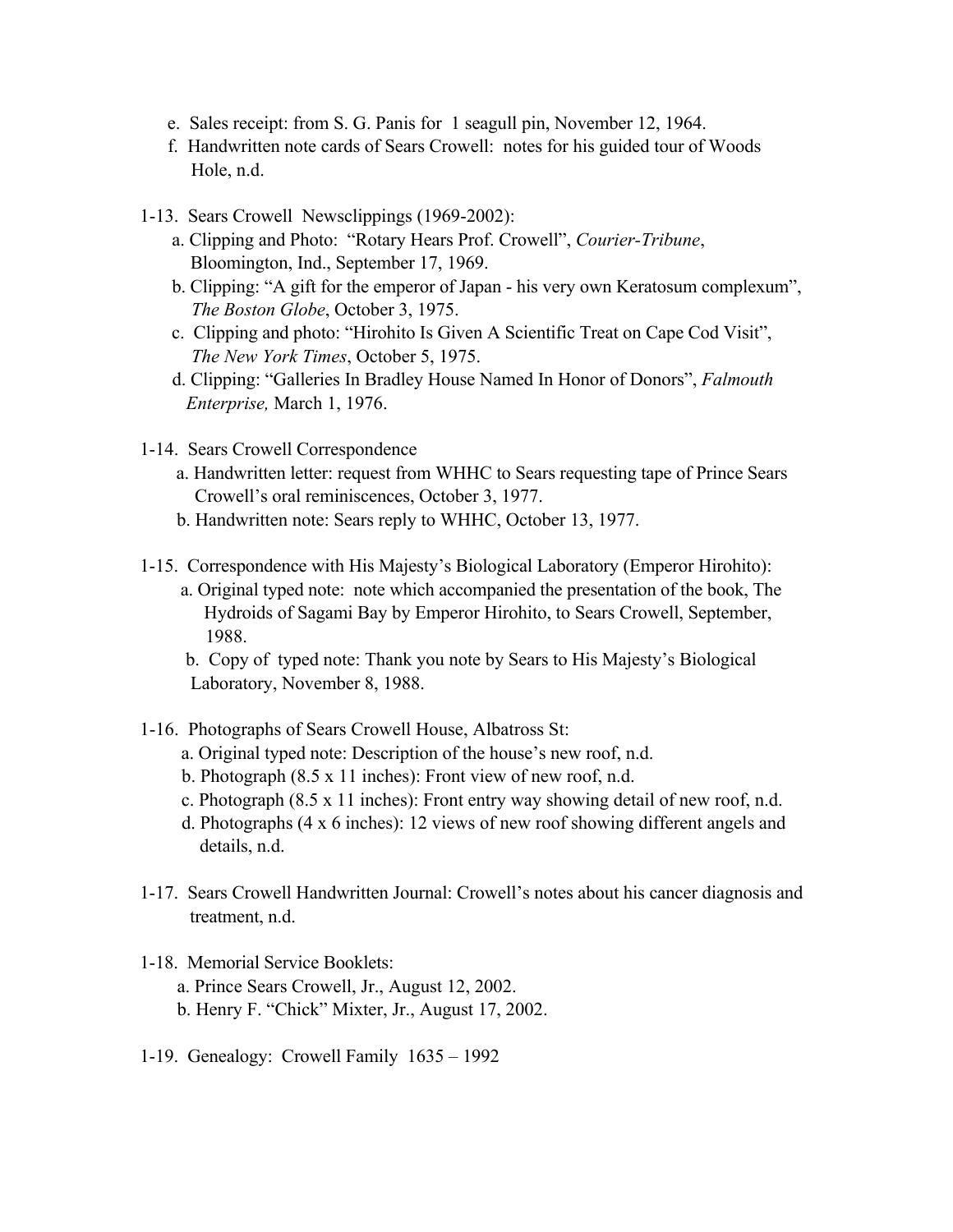## **BOX 2**

- 2-1. Booklets:
	- a. Falmouth by-the-Sea on Cape Cod. Published by the Falmouth Board of Trade, n.d.
	- b. Songs & Poems of Woods Hole, n.d.
	- c. Helen Elizabeth Peck: Poems, n.d.
- 2-2. Booklets:
	- a. Annual Announcement: Marine Biological Laboratory, 1915.
	- b. Annual Announcement: Marine Biological Laboratory, 1916.
	- c. Good Old Summer Times at the M. B. L. and Rhymes of Woods Hole Shores by Winterton C. Curtis. Reprinted from The Falmouth Enterprise, August 12, 19, 26 and September 2, 9, 1955.
- 2-3. Magazine: *The Tech,*Volume 20, Number 29, May 14, 1901.
- 2-4. Magazines:
	- a. *Nature Magazine,* May, 1925.
	- b. *Nature Magazine*, September, 1925.
- 2-5. Magazines:
	- a. *Nature Magazine,* October, 1925.
	- b. *Nature Magazine,* March, 1926.
- 2-6. Magazines:
	- a. *Nature Magazine,* April, 1926. b. *Nature Magazine*, *May, 1926.*
- 2-7. Magazine: *Bird Banding*, Volume 17, November, January, 1946: contains Ethel M. Crowell and Sears Crowell article on the terns of the Weepecket Islands.
- 2-8. Magazine: *Parade*, September 7, 1975.
- 2.9. Magazines:

 a. *Cape Cod Compass*, Volume 34 – Part 2, Summer/Fall, 1987. b. *Cape Cod Life*, Volume 20, Number 2, April/May, 1991.

### 2-10. Calendars:

- a. Woods Hole Calendar, 1974.
- b. Woods Hole Calendar, 1975.
- c. Woods Hole Calendar, 1976.
- d. Woods Hole Calendar, 1977.